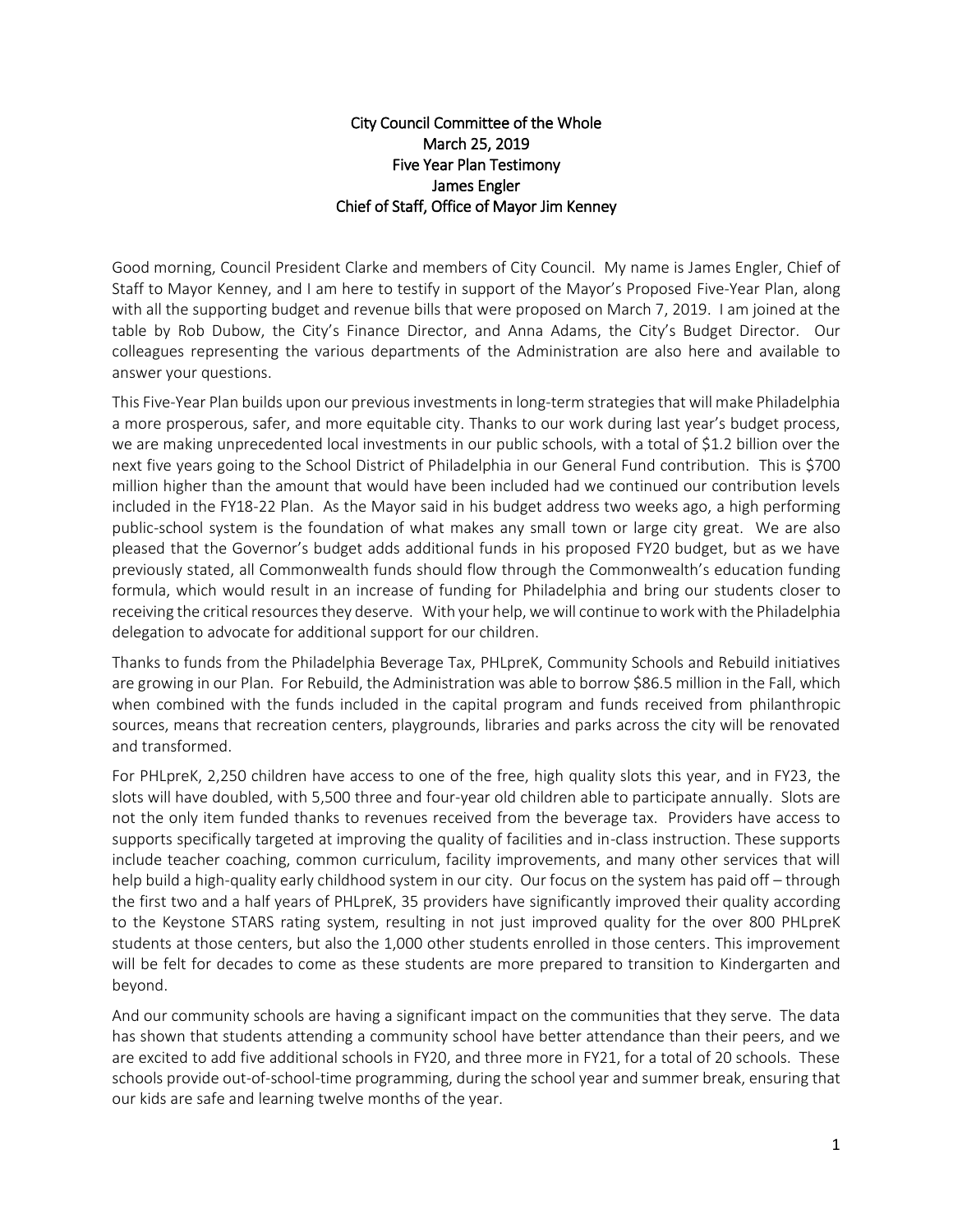The FY20 budget grows by \$191.6 million over the current estimate for FY19. Much of this is for our fixed costs – increased cost for disposal within the Streets Department due to the global market conditions affecting recycling, \$30 million in increased costs for Pensions, increases due to labor agreements with our unionized workforce, an increased estimate of employee disability, and corresponding expenditures for Health Department revenues. Pension costs account for about \$3.9 billion of costs in the Five-Year Plan, and together with the reforms that have been made through collective bargaining and based on our actuary's analysis, will allow us to reach 80% funded status by FY29 and 100% funded status by FY33. The increased contribution to the School District, as previously mentioned, also accounts for \$33 million of the increase, which is \$108.7 million higher when compared to the estimate included in the FY18-22 Five Year Plan. The expansion of PHLpreK and Community Schools also increases projected spending by \$16.1 million.

As we all know, our needs are great and our resources are limited. We are making strides however, and for the first time, we can include funds for the Budget Stabilization Reserve Fund or Rainy-Day Fund within the Proposed Budget. In FY20, \$34.1 million will be included as a cushion against another severe recession. In FY24, our fund balance projection meets the 3% of obligation threshold, which would trigger another contribution of \$37.9 million. While these additions are important, we also must build a stronger fund balance and remain cautious about loss of State and Federal funds. Our fund balances, while improved from prior years, remain lower than government finance experts recommend, and lower than our internal goal of 6-8% of obligations. We have included approximately \$55 million in a Federal Funding Reserve fund, as the threats from the Federal and State governments remain.

Our Administration looks to balance the need to bring stability to the City's finances, so that residents and taxpayers can continue to rely on the services that they utilize, with the critical need to make short- and long-term investments to improve our city. Our budget proposal therefore makes careful and crucial investments in three areas of focus – safety and justice, inclusive growth, and quality government services. I will address the main investments for each.

## Safety and Justice

Ensuring the safety of all those who live, work, and spend time in Philadelphia has been a key priority of our Administration. Last year's Five-Year Plan included \$100 million to allow our Police Department to increase the number of General Fund funded sworn officers to 6,525, and our Proposed Five Year Plan adds additional \$3 million in annual funding to grow the force to 6,575. To increase transparency and build public trust, we added funding to support the purchase of Body-Worn Cameras, and to accelerate the Police Department's ability to outfit all police officers in operations by 2021, this budget proposes funding to purchase nearly 1,500 additional Body-Worn Cameras.

In the Fire Department we have hired more firefighters and paramedics, restored battalions, and added an alternate response unit. Our Proposed Five-Year Plan builds upon these investments, adding \$28.4 million in operating budget funding to support the reopening of seven engine and ladder companies over the next five years that were closed during the Great Recession, and adding five additional medic units in FY20 to support the increased demand faced by our Firefighter EMTs, Paramedics and EMTs within the EMS system.

The Six-Year Capital Program and Five-Year Plan also include significant investments in public safety infrastructure. The Capital Budget proposes funding of \$90 million in new general-obligation debt, alongside operating revenue capital funds, to support the construction and outfitting of new and renovated Police facilities.

In response to the Mayor's urgent "call to action" to address violence in the city, the Managing Director's Office released The Philadelphia Roadmap to Safer Communities, a comprehensive strategy that focuses on prevention, intervention, enforcement and reentry to reduce violence and gun-related crime. The FY20-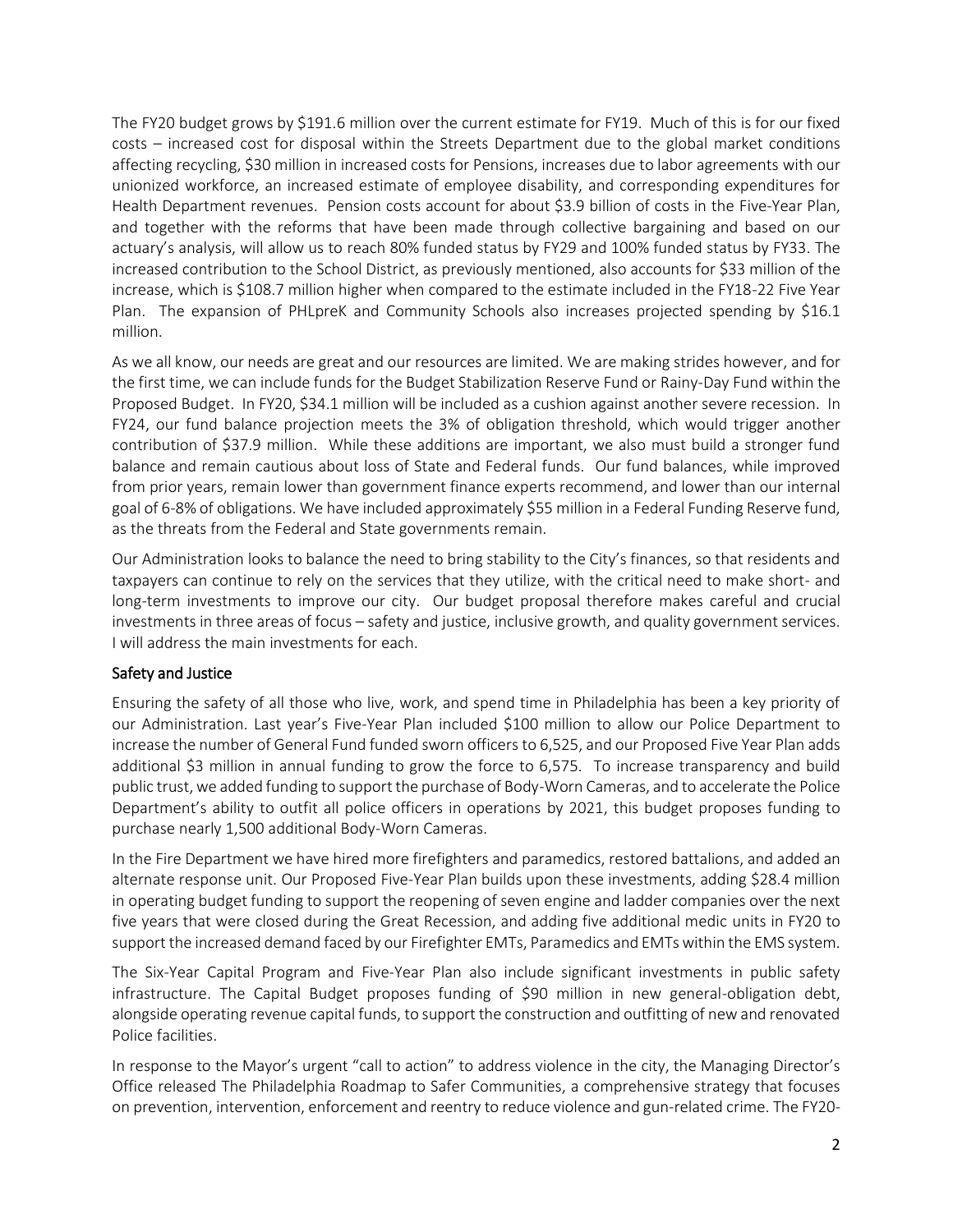24 Plan includes \$31.5 million in additional funding to support the implementation of this strategy. Recognizing the importance of programs that connect and engage youth, young adults and families impacted by violence in their communities, the Plan supports the growth of three initiatives managed by the Office of Violence Prevention – expanding the Community Crisis Intervention Program (CCIP), expanding the Youth Violence Reduction Partnership (YVRP), and increasing support for grants for community groups on the front line of neighborhood violence. To enable the Police Department to better use data and analytics to target city neighborhoods experiencing the highest rates of gun violence, the Plan includes \$7.2 million over five years for Operation Pinpoint, a multifaceted crime-fighting and informationsharing strategy. To reduce blight and improve environmental factors in high-risk neighborhoods, the Plan provides \$6.3 million to the Department of Licenses and Inspections for cleaning and greening lots using proven models to reduce crime, demolishing unsafe structures, and stabilizing vacant buildings. Finally, the Plan adds \$11.8 million to pilot two full and two satellite Neighborhood Resource Centers (NRCs) over the next five years. These neighborhood-based hubs will provide people who are under county supervision with access to a broad range of services to support reintegration, restoration, and wellness and will support the goals and continued success of the Administration's MacArthur Safety and Justice initiative.

Additionally, Philadelphians continue to experience the devastating impact of the opioid epidemic. The FY20-24 Five Year Plan proposes continued investments to combat this epidemic by providing additional funding to the Philadelphia Resilience Project, the Citywide emergency response focused on Kensington and surrounding neighborhoods at the epicenter of the crisis. The Plan adds \$26.3 million over five years to the Office of Homeless Services' budget to provide the emergency, temporary and long-term housing needed to reduce the number of people who are unsheltered. Since the beginning of the Kenney Administration, more than 200 new beds have been added through the City's shelter system. Even more importantly, over 600 chronically homeless people who would otherwise be on the street are now in permanent housing and not shelters. Additional funding of \$600,000 over the next five years is provided to the Department of Public Health for a toxicologist at the Medical Examiner's Office, and \$6.5 million over five years is provided to the Department of Behavioral Health and Intellectual disAbility for outreach, recovery housing, and supports for expanded syringe exchanges. Within the Managing Director's Office, funding has been added to support neighborhood clean-ups and safe routes to schools.

Our Administration and its criminal justice partners have also made significant progress implementing reforms and decreasing the jail population by approximately 42% from 2015 levels. Grant funding provided through the MacArthur Safety and Justice Challenge has supported this work. In October 2018, Philadelphia was awarded a second two-year grant of \$4 million from the MacArthur Foundation. The FY20-24 Plan provides local match funding for this second phase of the grant, enabling the Administration and its criminal justice partners to continue safely reducing the jail population and reducing racial disparities in the criminal justice system. Due to the collaborative efforts of all the City's criminal justice partners, the inmate census is projected to average 4,500 in this Five-Year Plan, resulting in an annual budgetary savings of \$10 million. The Plan includes funding to continue the expansion of a successful program originally piloted through the MacArthur Grant, the Police-Assisted Diversion Program (PAD), a pre-booking diversion program that connects individuals who come into contact with law enforcement for low-level offenses to harm reduction services in lieu of arrest. Increased funding is also proposed for Mural Arts' Guild Re-entry Program so that more returning citizens can participate in a paid, four-month pre-apprenticeship program and receive job placement support after the program ends.

## Inclusive Growth

For the past two years Philadelphia has outpaced the national average on job growth. However, for too many Philadelphians this improved economy has not resulted in access to family-sustaining jobs. While the average household income has increased by 22.2% over the last decade, 25.7% of Philadelphians remain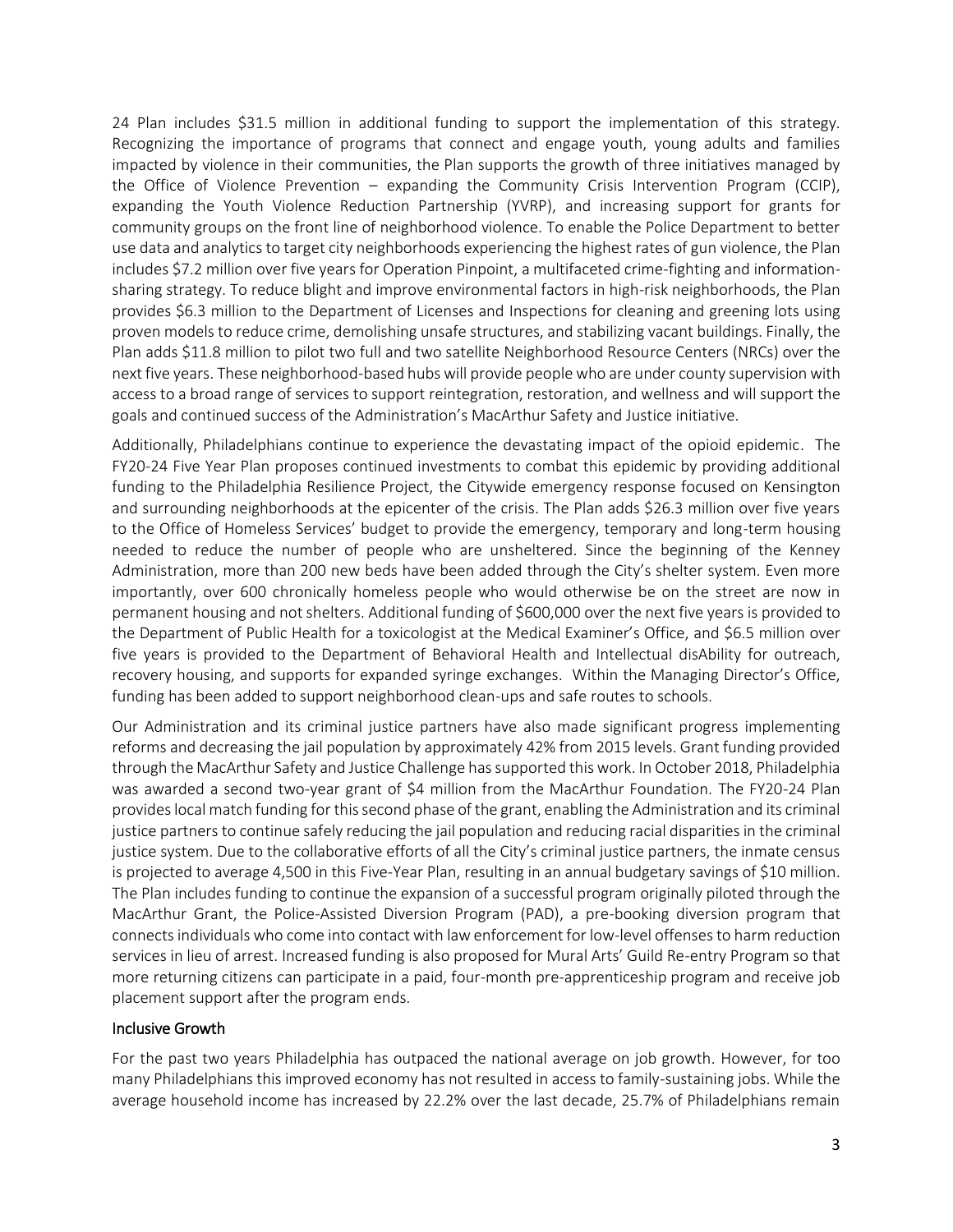at or below the poverty line, with 14.0% living in deep poverty. Our Administration's vision for Philadelphia is that the city will have a strong and growing economy that benefits everyone.

To improve early literacy and provide more quality programming for children outside of school hours, the Plan includes an additional investment in Out-of-School Time programming, along with the infrastructure needed to manage and continually evaluate this work. With an additional \$1 million annually, the Administration will also support summer jobs for youth in the City, providing meaningful opportunities to serve more Philadelphia youth through WorkReady.

To support teenagers and young adults in their education and career-preparedness, the Plan supports an Office of Career Connected Education, a joint venture between the City and School District. The office will connect school-aged youth, in seventh grade and older, to work-based learning experiences of increasing depth and complexity to master skills employers are seeking..

The Plan also provides \$1.3 million in increased support annually to the Community College (CCP) for a total annual contribution of \$33.8 million. This funding increase will enable CCP to continue funding programs like Power Up Your Business, a neighborhood-based approach to support small business-owners in Philadelphia, as well as to expand the dual-enrollment program with the School District of Philadelphia, through which high school students can earn college credits.

To make Philadelphia's economy more competitive, the FY20-24 Five Year Plan continues incremental reductions in the Wage Tax rate. Additionally, to reduce the tax burden on businesses and encourage job creation, the Plan continues previously legislated cuts to the net income portion of the Business Income and Receipts Tax (BIRT). These cuts are on top of reforms that have already been implemented, such as exempting the first \$100,000 of BIRT receipts and implementing single-sales factor apportionment. A new change going into effect will enable new businesses to pay their first estimated tax payment quarterly rather than annually. Together, the Wage Tax and BIRT rate reductions represent a projected \$136 million of forgone revenue from FY20 through FY24. The Administration is also in the process of evaluating its portfolio of tax incentives to determine how to best structure these incentives to stimulate job growth and to meet other policy goals.

In addition, our Administration understands that a living wage is a direct way to increase income and reduce poverty and that the City must model the change it wants to see from employers. To that end, the FY20-24 Plan includes funding for City departments to comply with Philadelphia's  $21<sup>st</sup>$ -Century Minimum Wage legislation approved by City Council last year. The wage will increase incrementally from the current rate of \$12.40 an hour to \$15.00 an hour by July 1, 2022. These wage increases represent an investment of \$14.2 million.

Finally, for Philadelphia to continue to grow, it must have housing that meets the needs of all its residents. In October 2018, we issued a Housing Action Plan that incorporates feedback from a variety of public, private, and non-profit stakeholders, and outlines innovative and effective strategies to address the City's housing needs, from strategies to reduce homelessness and eviction to strategies to increase the production and preservation of affordable, workforce and market-rate housing. To support the implementation of these strategies, the Plan includes a projected \$80.4 million in new funding for affordable housing from FY19-24, using revenue from expiring 10-year tax abatements.

## Quality Government Services

One of the main pillars of our Administration is to provide high-quality government services to all our residents. To ensure our neighborhood libraries are available and accessible, particularly during the school year, the Plan includes funding to provide six-day service at all branches during the school-year. The Plan